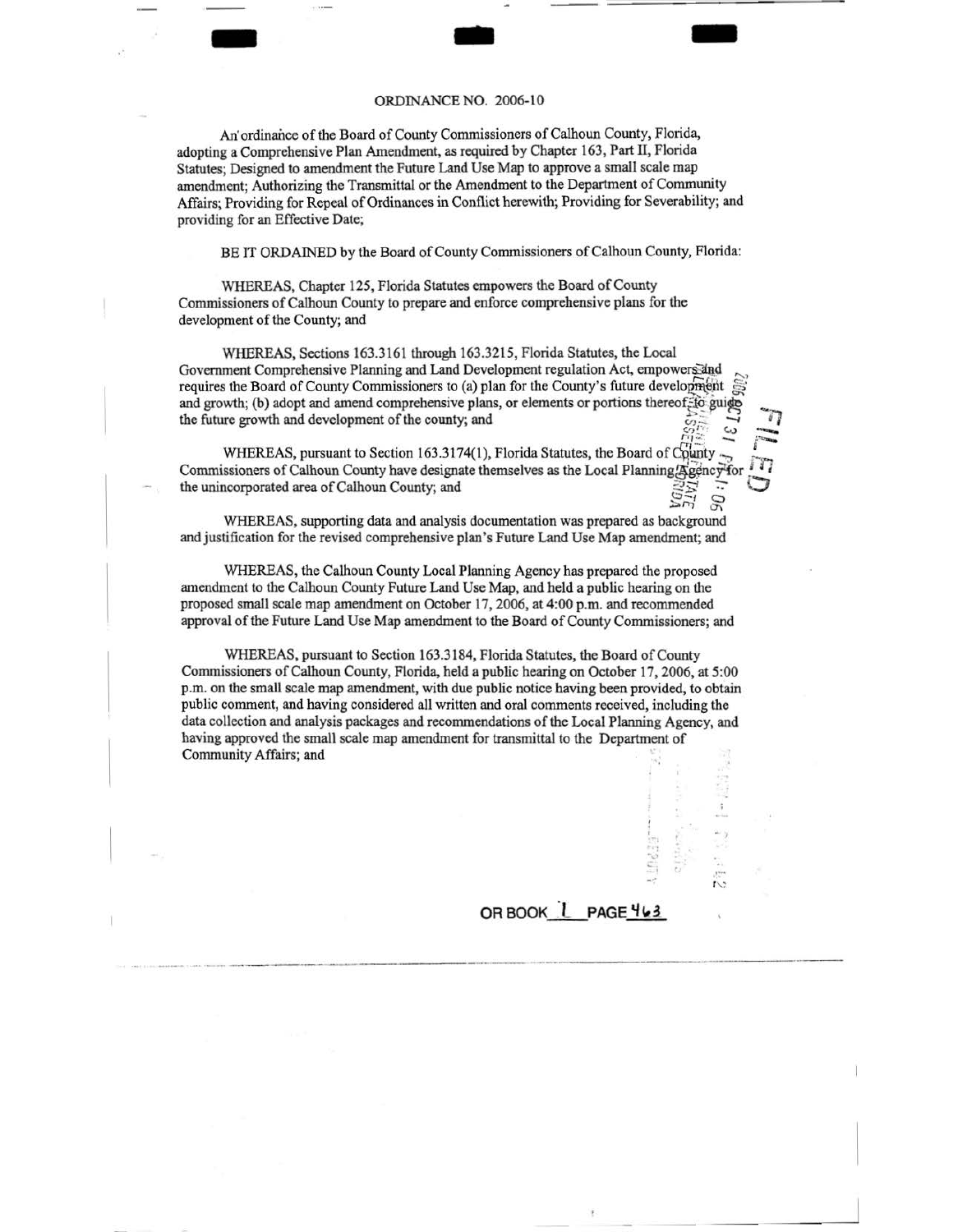WHEREAS, in exercise of its authority the Board of County Commissioners of Calhoun County, Florida, has determined it necessary and desirable to adopt the amended Future Land Use Map to encolirage the most appropriate use of land, water and resources, consistent with the public interest; and deal effectively with future issues that may result from the use and development of land within Calhoun County.

NOW, THEREFORE, BE IT ORDAINED by the Board of County Commissioners of Calhoun County, Florida, as follows:

#### Section 1. Purpose and Intent.

....------ - - - - ·· \_\_ ..

This Ordinance is enacted to carry out the purpose and intent of, and exercise the authority set out in, the Local Government Comprehensive Planning and Land Development Regulation Act, Sections 163.3161 through 163.3215, Florida Statutes, and Chapter 125, Florida Statutes, as amended;

Section 2.. Calhoun County Future Land Use Small Scale Map Amendment.

The Future Land Use Map of the Calhoun County Comprehensive Plan is hereby amended to include the Map attached and incorporated herein. The amendment changes approximately 10 acres of land on Missy Lane, from Agriculture to Mixed Use Rural Residential Land Use. This property is located in Section 17, Township 1 North, Range 9 West.

#### Section 3. Applicability and Effect.

The applicability and effect of the Calhoun County Comprehensive Plan shall be as provided by the Local Government Comprehensive Planning and Land Development Regulation Act, Sections 163.3161 through 163.3215, Florida Statutes, and this Ordinance.

### Section 4. Severability.

If any provision or portion of this Ordinance is declared by any court of competent jurisdiction to be void, unconstitutional, or unenforceable, then all remaining provisions and portions of this Ordinance shall remain in full force and effect.

### Section 5. Copy on File.

A certified copy of the enacting ordinance, as well as certified copies of the 2000-2010 Calhoun County Comprehensive Plan and Future Land Use Map as amended shall be filed with the Clerk of the Circuit Court of Calhoun County, Florida, and copies shall be made available to the public for a reasonable publication charge.

#### Section 8. Transmittal to Department of Community Affairs.

Pursuant to Section 163.3184, Florida Statutes, the Calhoun County Commission hereby authorizes the transmittal of this Ordinance and the amended version of the Calhoun County: 2000-2010 Comprehensive Plan Future Land Use Map as amended, to the Department of Community Affairs, pursuant to Chapter 163, Part II, Florida Statues.

- .. -

# OR BOOK\_I\_PAGE 464